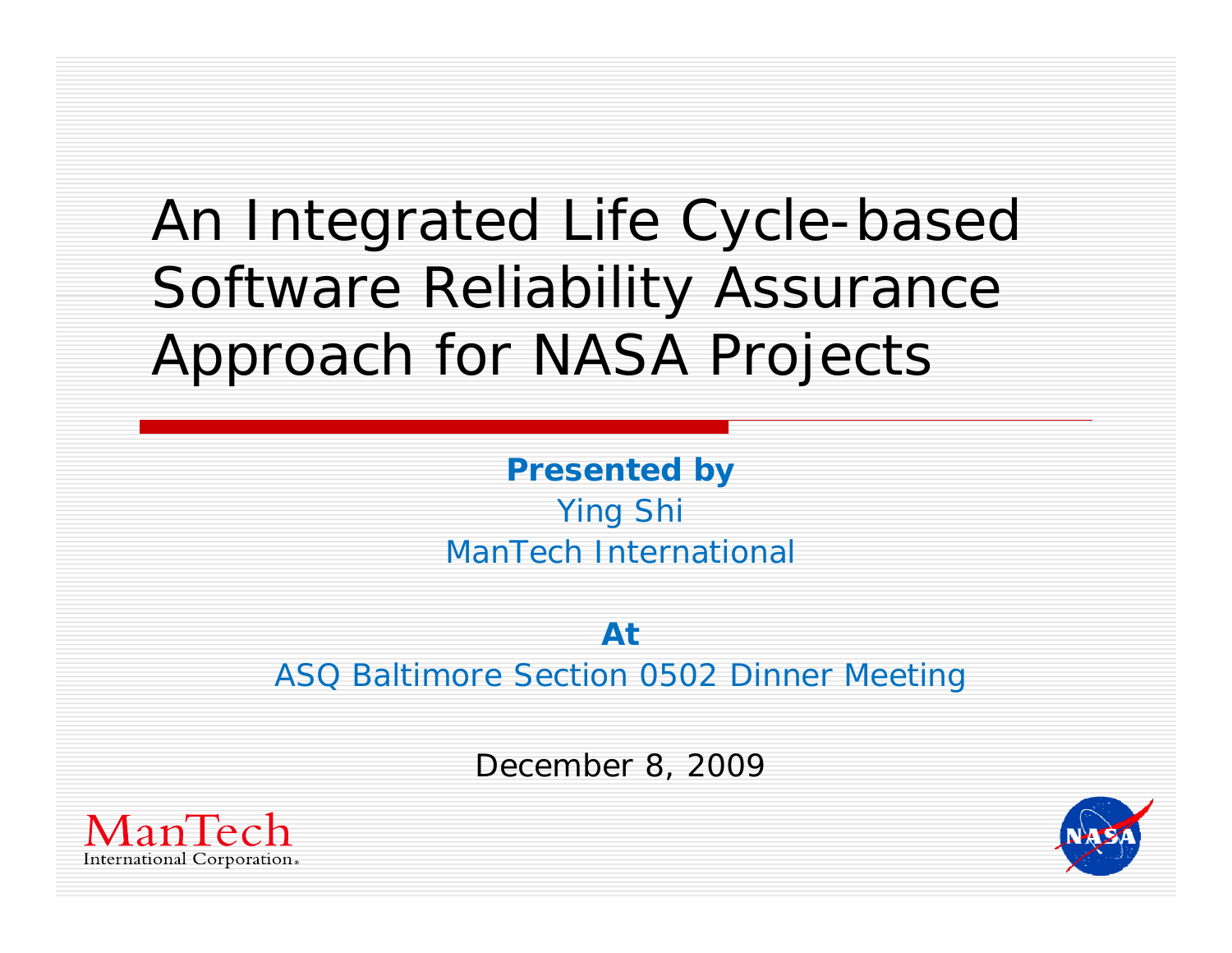

#### Outline

- **□** Software Reliability (SWR) Introduction
	- *What* is Software Reliability?
	- Why do we care about Software Reliability?
	- *What* practices/approaches can we take to achieve optimal Software Reliability?
	- *When* shall we implement these practices/approaches?
- $\Box$ An Integrated Life Cycle-based Software Reliability Assurance Approach
	- $\mathcal{L}(\mathcal{L})$  Review existing system reliability requirements and understand operational system dynamics
	- T, Identify techniques for software reliability improvement
	- $\blacksquare$  Establish a process to guide requirements implementation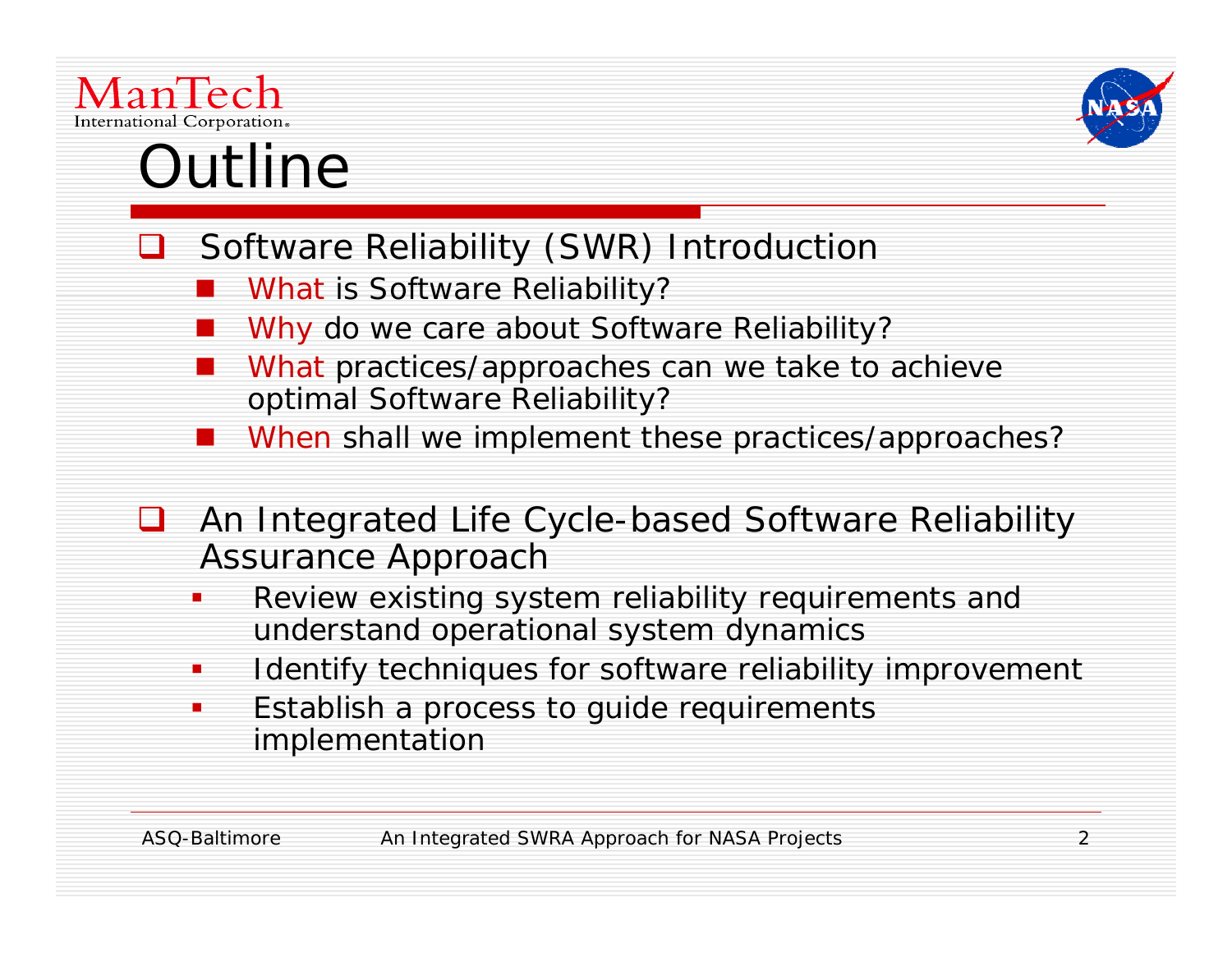

 $\Box$ 



## System and Software Reliability

 Reliability of complex systems is essentially determined by the reliability of the hardware systems, software and human reliability.



- ❏ Digital systems and software enable the successful execution of otherwise unachievable space missions. Mission success requires high confidence of success in entities:
	- $\blacksquare$ High fidelity of flight hardware
	- п High fidelity of software systems with multiple applications
	- П Well understood human interfaces/interactions
	- п Well understood hardware/software interactions

ASQ-Baltimore An Integrated SWRA Approach for NASA Projects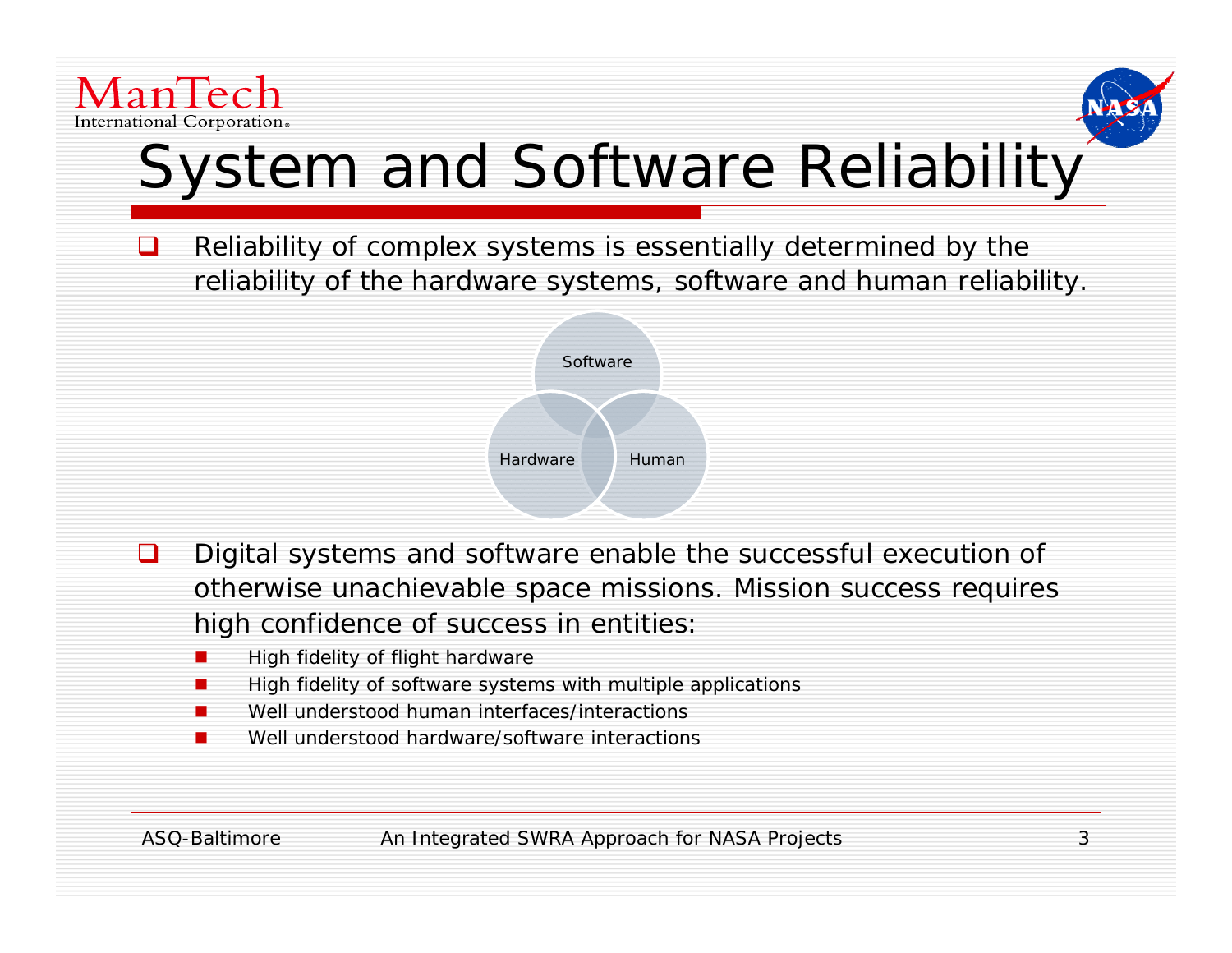



# Software Reliability Definition \*

- **Software Reliability** is the probability that software will not cause a failure for a specified time under specified conditions.
- $\Box$  Software errors, faults and failures
	- Software **Errors** -- Human action that results in software containing a fault.
	- $\mathbb{R}^3$  Software **Faults** -- A defect in the code that can be the cause of one or more failures.
	- Software **Failure** -- A departure of program operation from program requirements

\* IEEE Std 1633 – 2008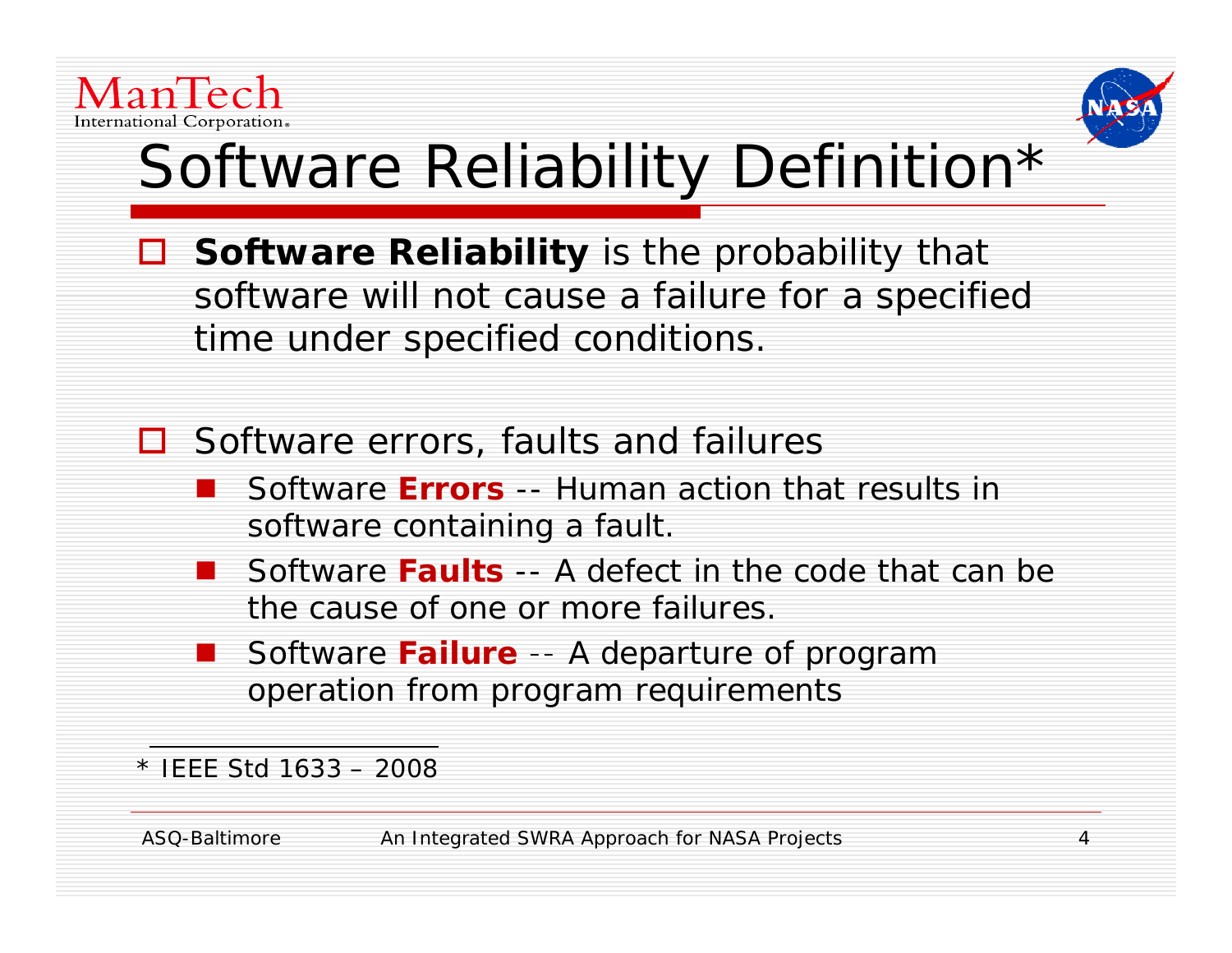



### Why do we care about SWR?

- □ Systems are becoming softwareintensive and software is becoming more and more complex
- **□** More reliable software is required since software failures can lead to fatal consequences in safety-critical systems and business/financial systems
- **□** Software development cost is increasing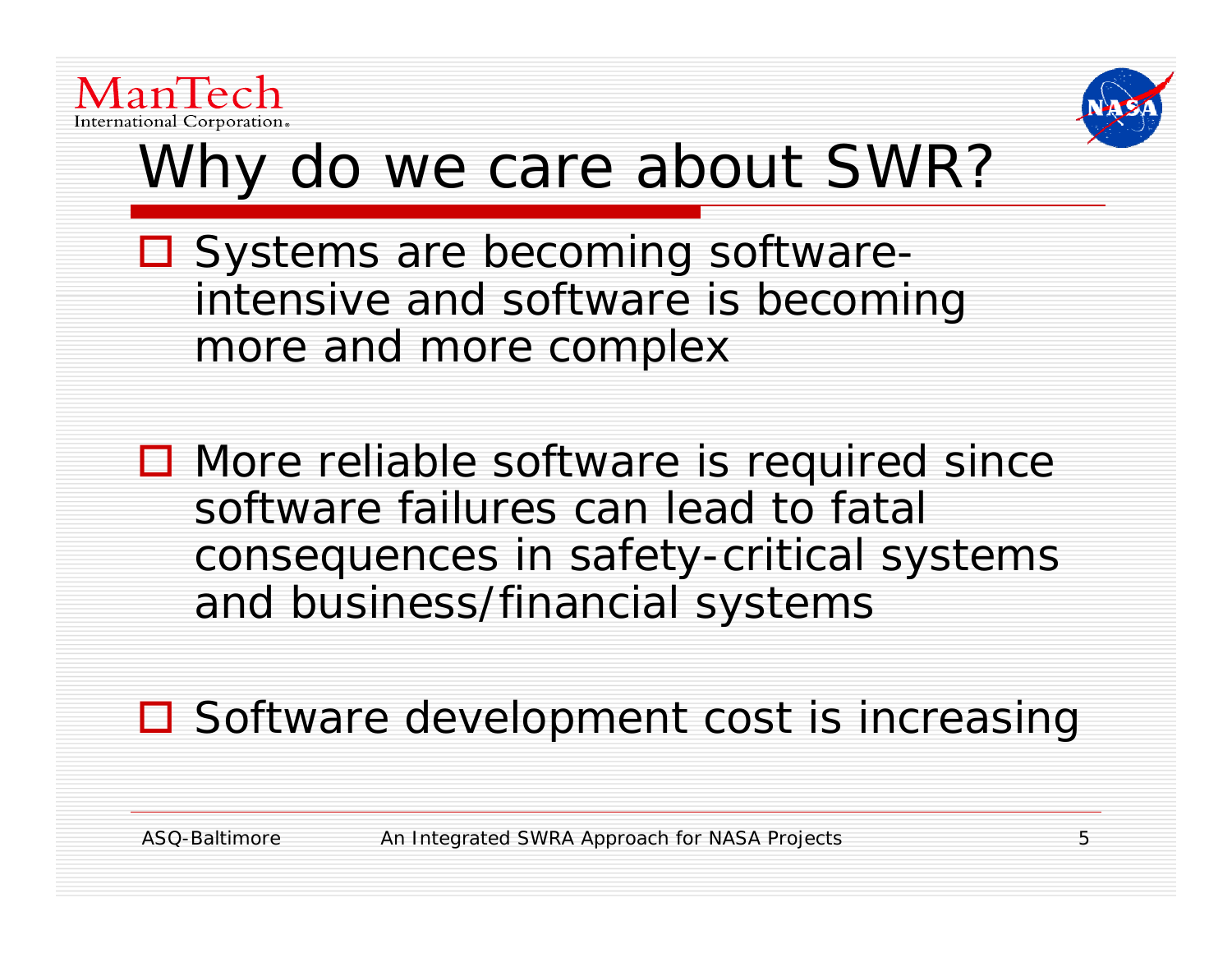



# Hardware Reliability

- □ The bathtub-shaped curve results from the combination of
	- $\Box$ **n** "Infant Mortality" Failures
	- **CO** Constant Failures
	- $\Box$ Wear Out Failures



#### ASQ-Baltimore An Integrated SWRA Approach for NASA Projects 6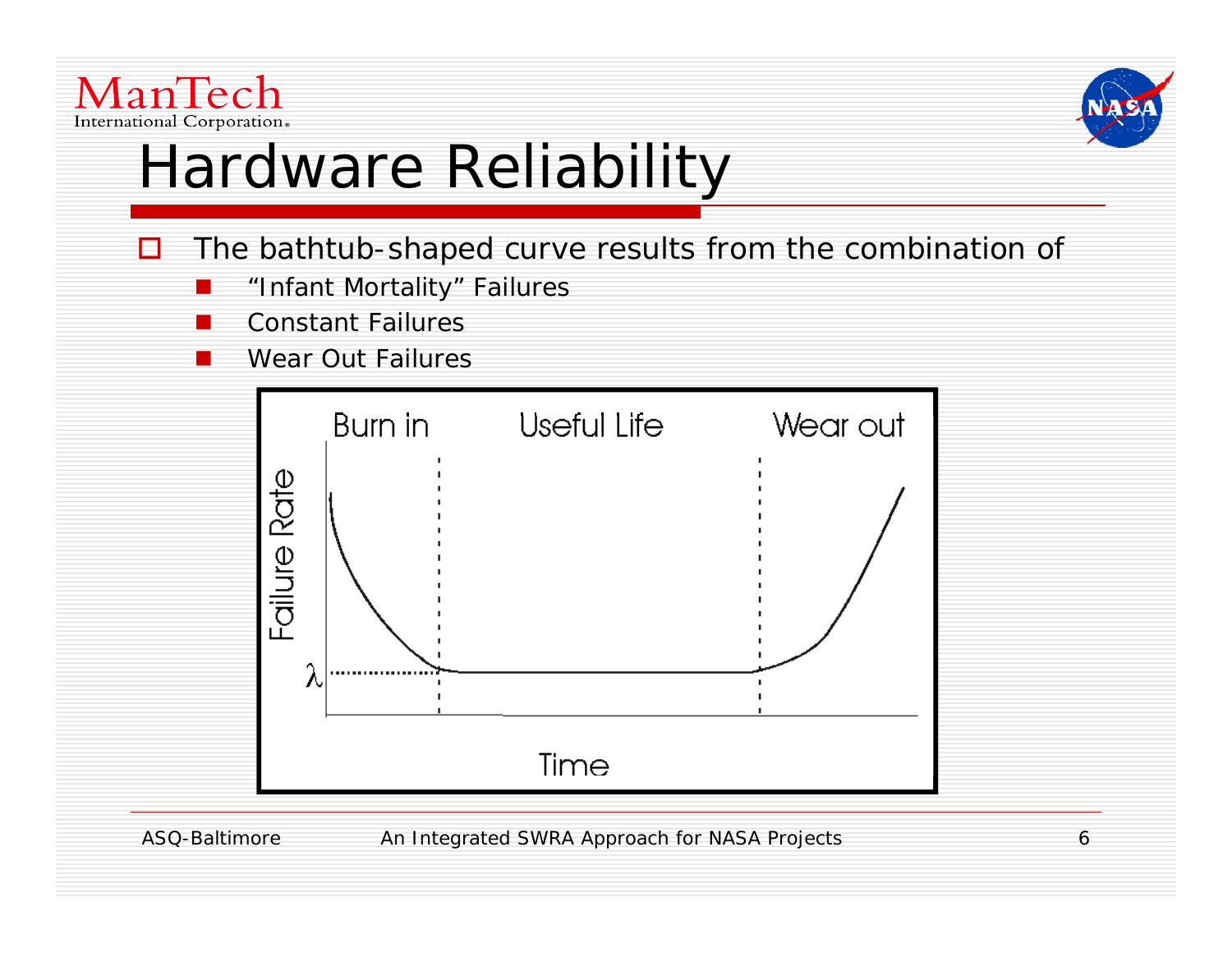



#### Software VS Hardware

- $\Box$ Software does not wear out
- ◘ Software may be more complex than hardware
- П. Failure mechanisms for hardware and software are different
- 0. Redundancy and fault tolerance for hardware are common practices; these concepts are only beginning to be practiced in software
- □ Changes to hardware require a series of important and timeconsuming steps; changes to software is frequently more feasible
- **Q** Repair generally restores hardware to its previous state; software repair always changes the software to <sup>a</sup> new state and could introduce new defects to software
- $\Box$  Hardware reliability is expressed in calendar time; software reliability may be expressed in execution or calendar time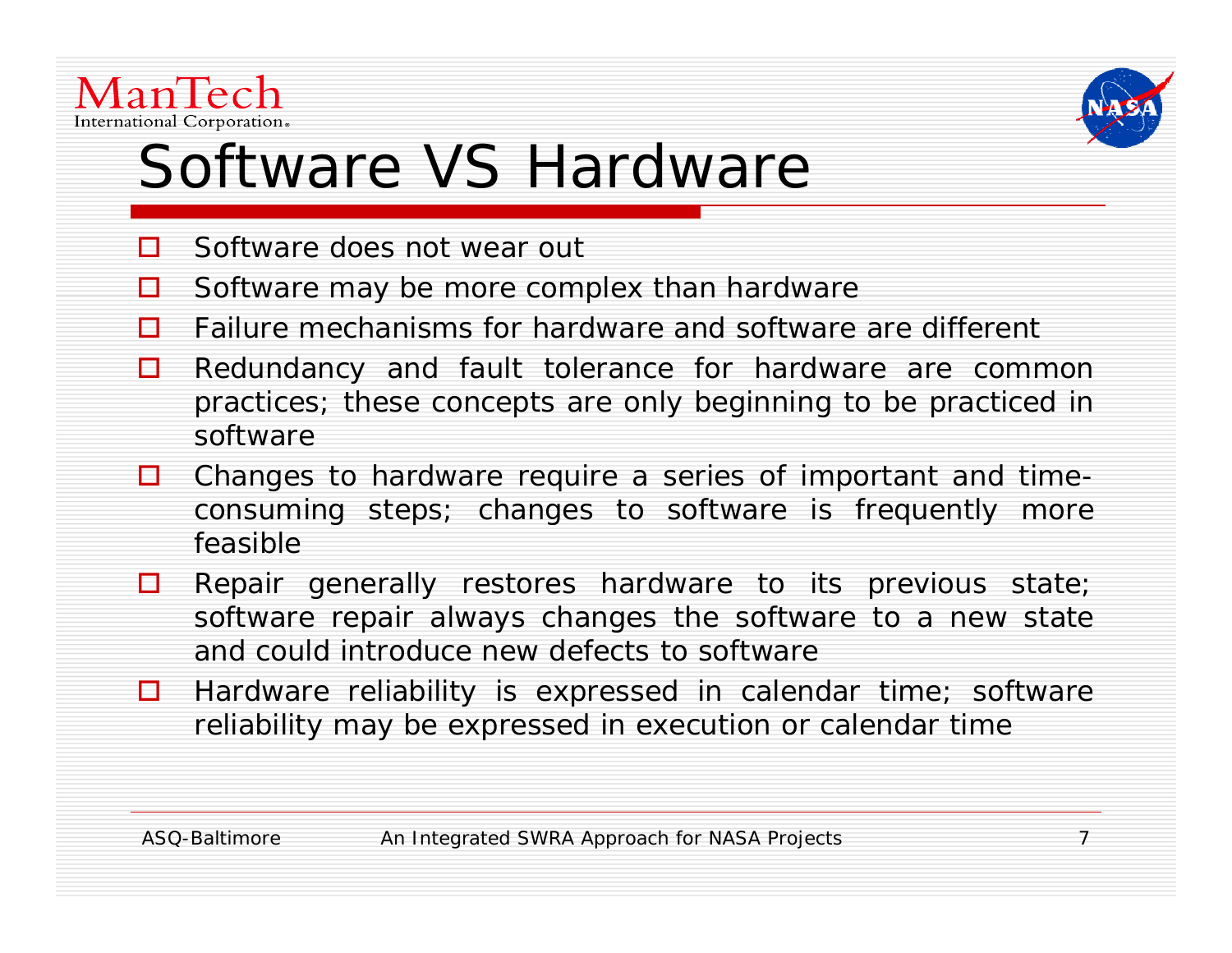



#### Software Failure Rate



ASQ-Baltimore An Integrated SWRA Approach for NASA Projects 8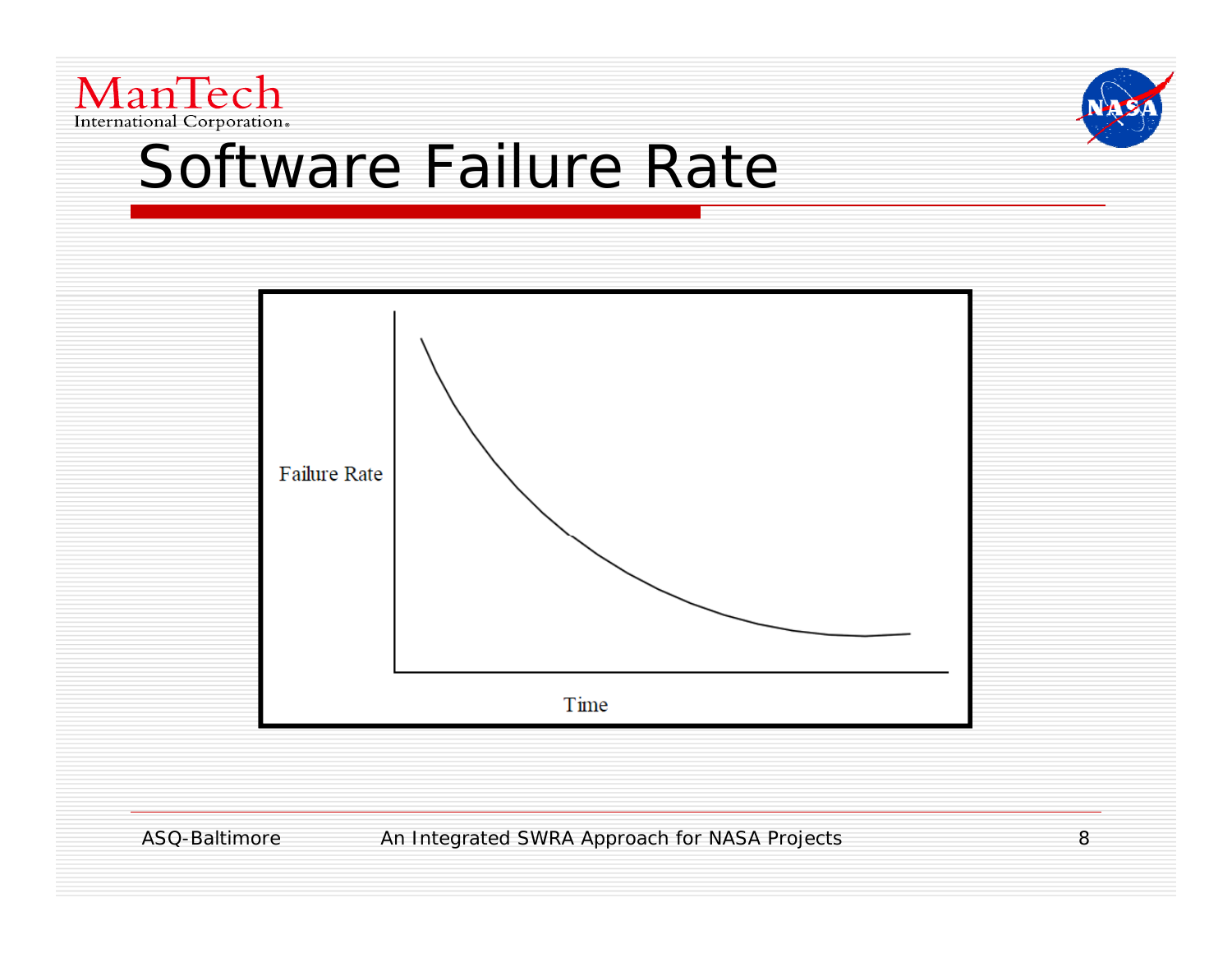



#### Software Failure Rate (cont.)

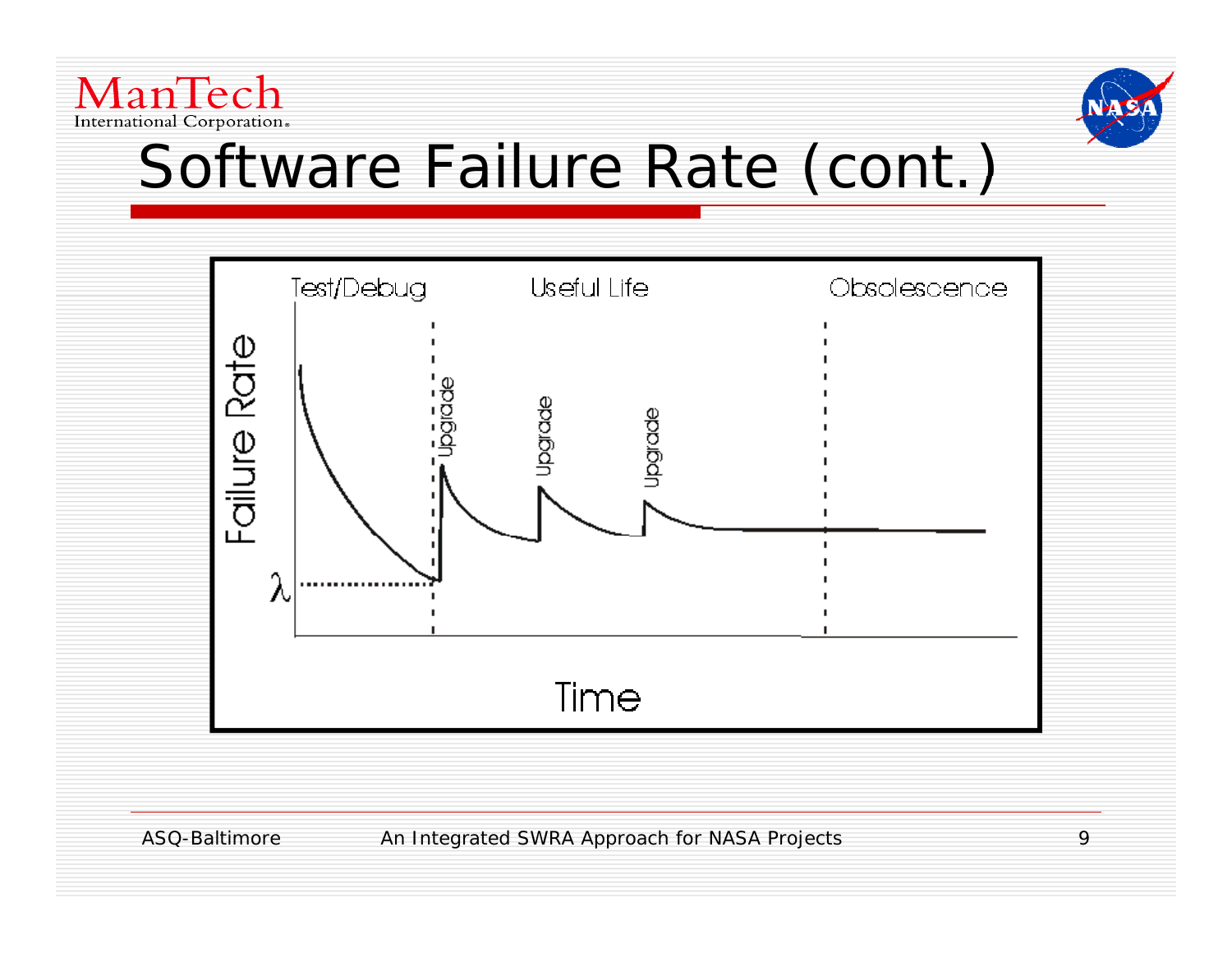



### Quantitative SWR Approach

#### **Procedures**

- 1.. Develop a software reliability allocation plan and a software reliability growth plan from system's perspective for critical software functions;
- 2. Document, monitor, analyze and track software defects assessed during testing/operational performance for each stage of development and across development and operational phases;
- 3.Assess the reliability of software products produced by each process of the life cycle through software reliability measurements or software reliability models;
- 4. Conduct periodic verifications (e.g. at each NASA project key decision point) of whether the reliability growth target has been met;
- 5. Provide corrective actions for software subsystems/modules which could not achieve the reliability growth target.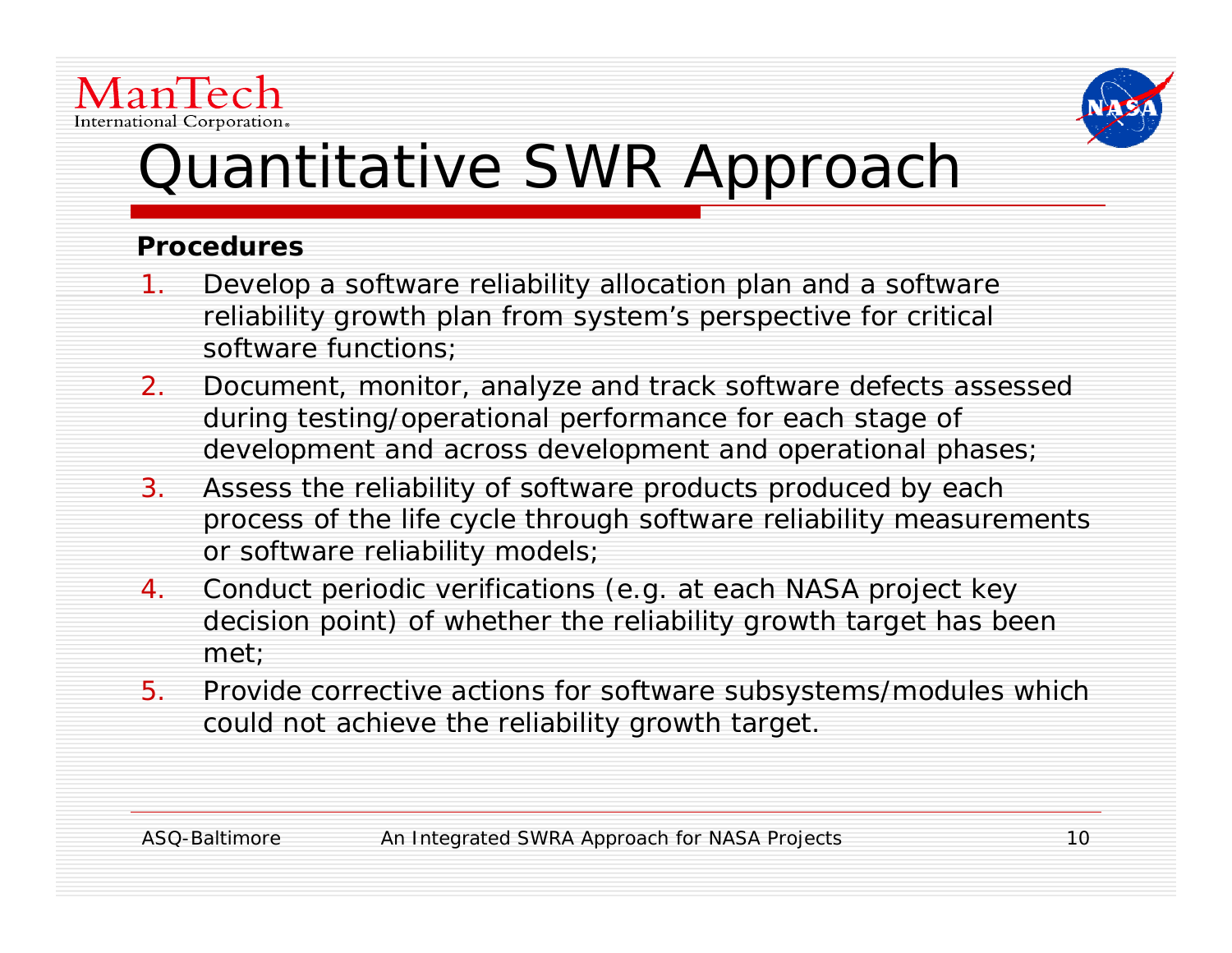



## Understand Software Reliability

- **O** From Quantitative Assessment to Qualitative Management
	- **Software Reliability (SWR)** is a subset of SWRM and is (quantitatively) defined as the probability that software will not cause the failure of a system for a specified time under specified conditions.
	- П **Software Reliability Management (SWRM)** is (qualitatively and quantitatively) the process of optimizing the reliability of software through a program that emphasizes software error prevention, fault detection and removal, and the use of measurements to maximize reliability (software reliability growth) in light of project constraints such as resources, schedule and performance.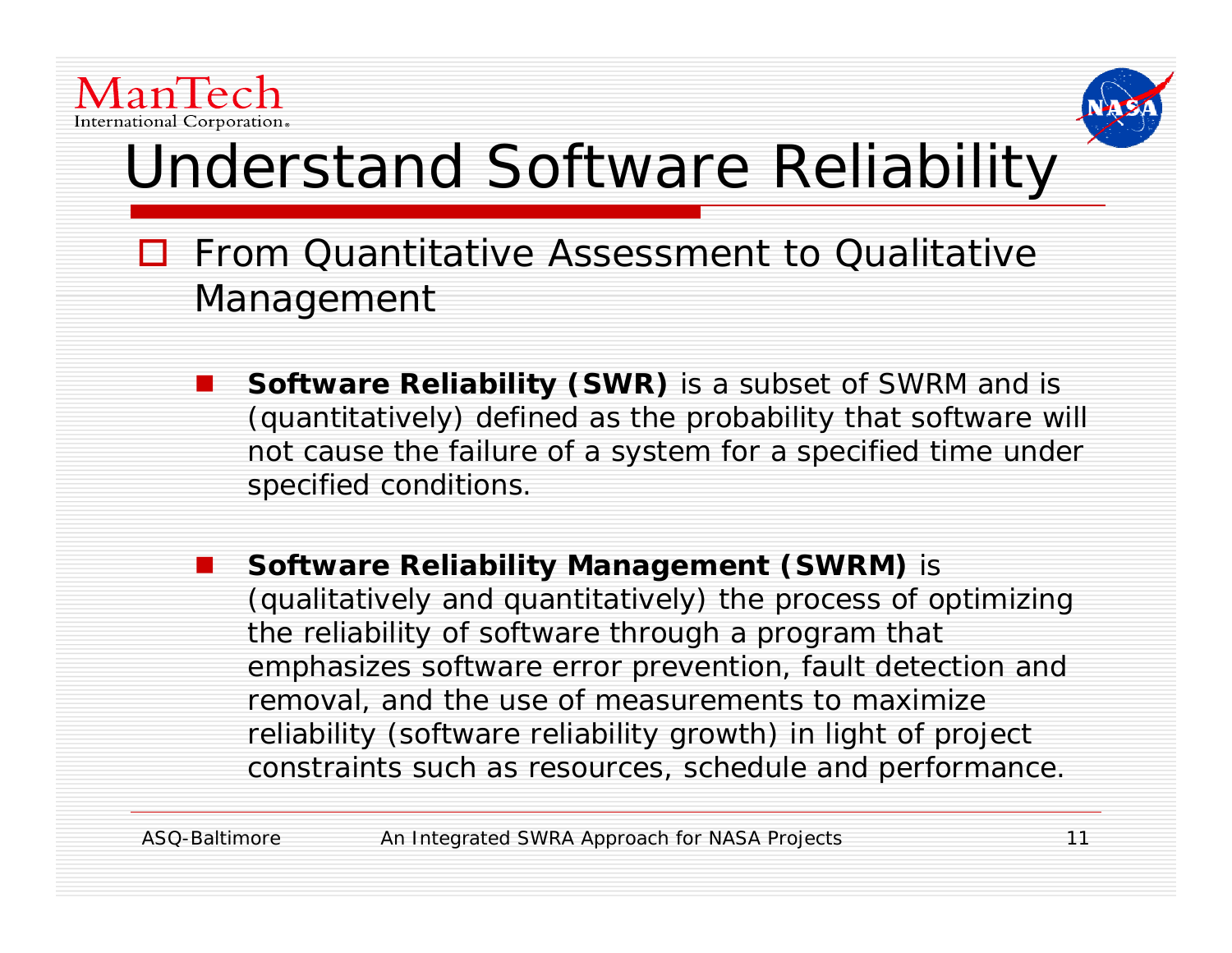



### Qualitative SWR Approach

- 1. Conduct software reliability trade-off studies when comparing different system/subsystem/module design architectures;
- 2. Perform software hazard analysis to ensure the success of software-hardware interaction or software-human interaction;
- 3. Perform software failure modes and effects (SFMEA) analysis starting with safety-critical functions;
- 4. Incorporate other critical factors to system-level risk identification. Critical factors include known concerns or weaknesses from re-use of software elements, fault tolerance structures and, hardware operational conditions;
- 5. Address the level and manner of fault and failure detection, isolation, fault tolerance, and recovery expected to be fulfilled by the software, as part of the overall system.
- 6.  $\,$  Track the compliance with development standards, e.g.  $\,$ standard code development, walk through, modularity etc.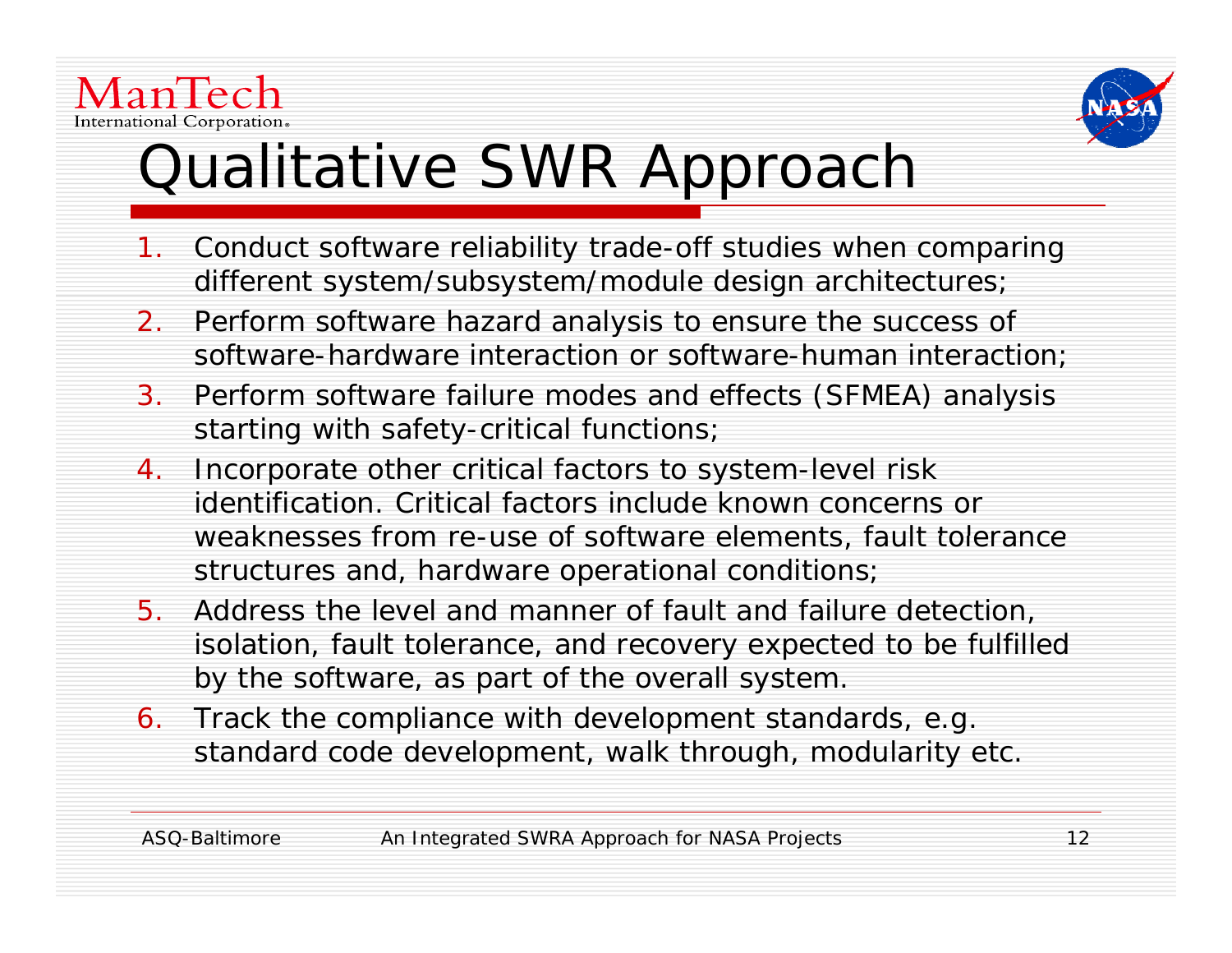

# Software FMEA

#### **□** Background

- Software FMEA was introduced in the literature as early as 1983
- Software FMEA has been applied to safety critical realtime control systems embedded in military and automotive products over the last decade

#### ■Approach

- **I** Inductive ("bottom up") technique for identifying how each component could fail and its impact on subsystem/system operations.
- **I** Identify software faults that can lead to system/subsystem failure.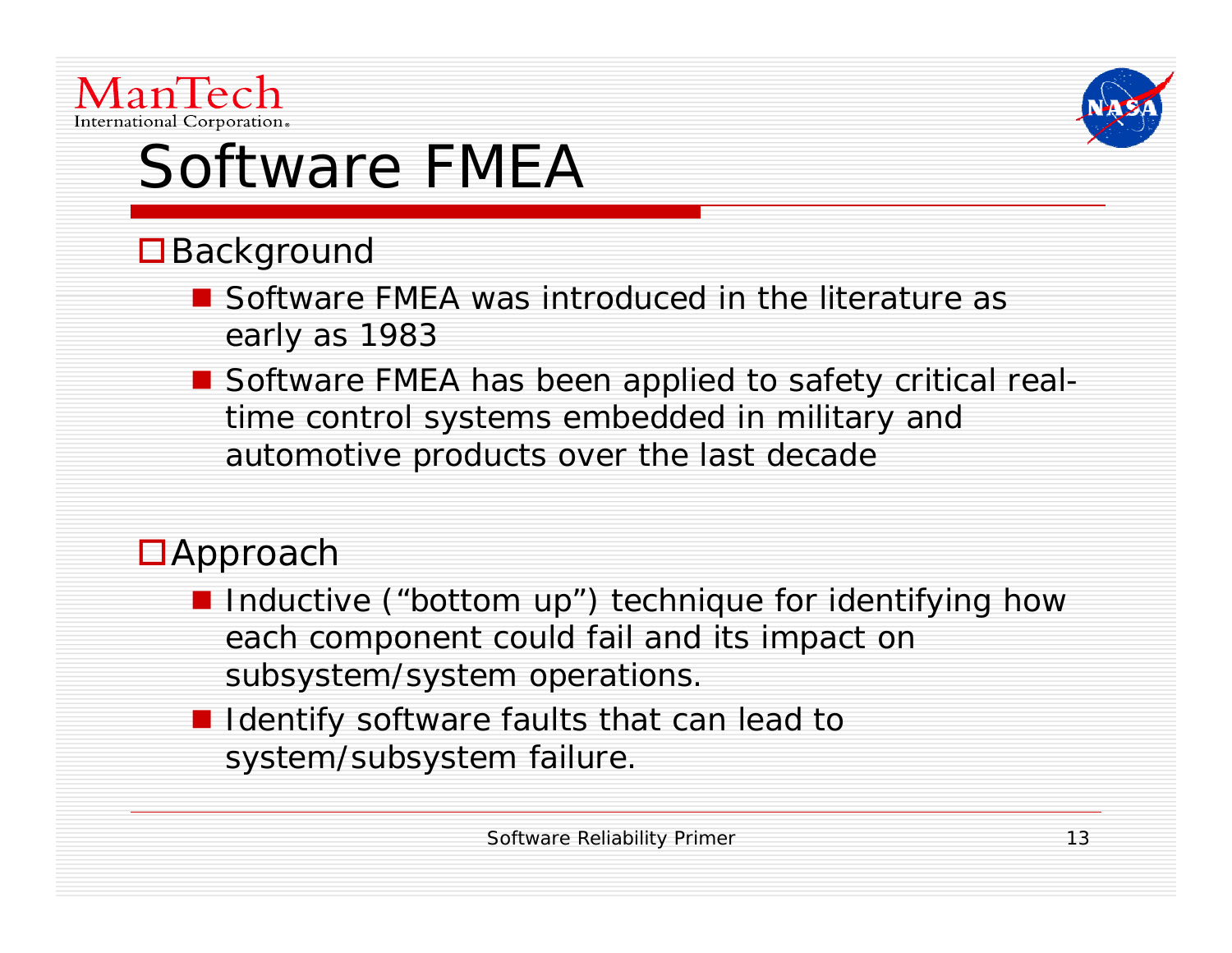



# SFMEA Procedure

- П A Software FMEA uses the methods of a hardware FMEA, substituting software components for hardware components.
- A widely used FMEA procedure is MIL-STD-1629, which is based on the following steps:
	- 1.Define the system to be analyzed.
	- 2.Construct functional block diagrams.
	- 3. Identify all potential item and interface failure modes.
	- 4.. Evaluate each failure mode in terms of the worst potential consequences.
	- 5.Identify failure detection methods and compensating provisions.
	- 6.. Identify corrective design or other actions to eliminate / control failure.
	- 7.Identify impacts of the corrective change.
	- 8. Document the analysis and summarize the problems which could not be corrected.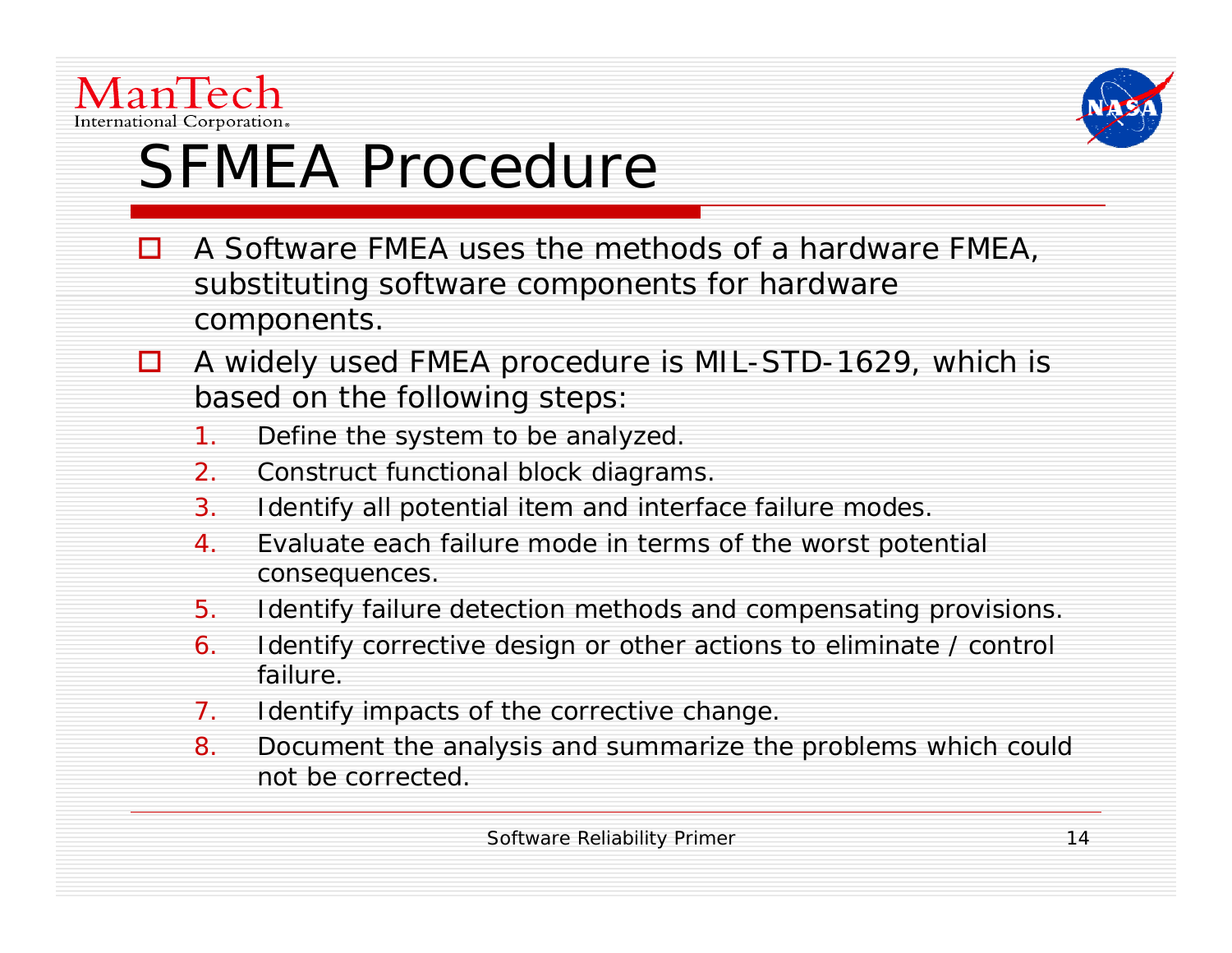



# Levels of SFMEA

- □ High Level (System Level) SFMEA
	- **Assess the ability of the software** architecture to provide protection from the effects of software and hardware failures
	- Software elements are treated as black boxes
	- **Possible failure modes:** 
		- $\Box$  Fails to execute
		- $\Box$  Executes incompletely
		- **□** Incorrect Output
		- **□** Incorrect timing (too early, too late etc)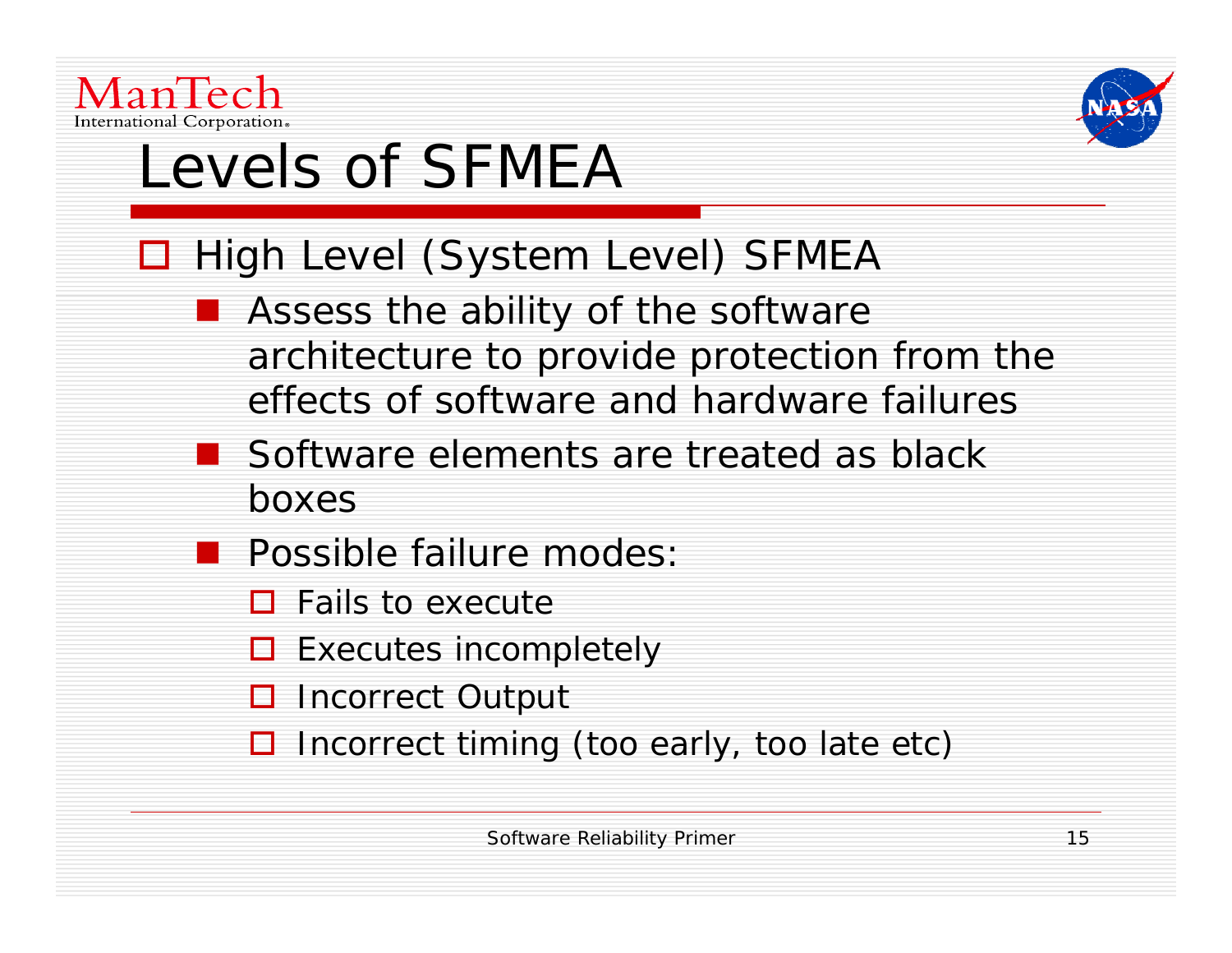



## Levels of SFMEA (Cont.)

- $\Box$  Detailed Level (Component Level) SFMEA
	- Used to validate that software design achieves the requirements
	- П Is similar to component level hardware FMEA
	- Possible Failure Modes:
		- ◘ Component:
			- $\blacksquare$ Missing data
			- $\blacksquare$ Incorrect data
			- × Timing data
			- $\blacksquare$ Extra data
		- **D** Process:
			- . Missing event
			- ш Incorrect logic/algorithm
			- . Abnormal logic
			- . . Timing issue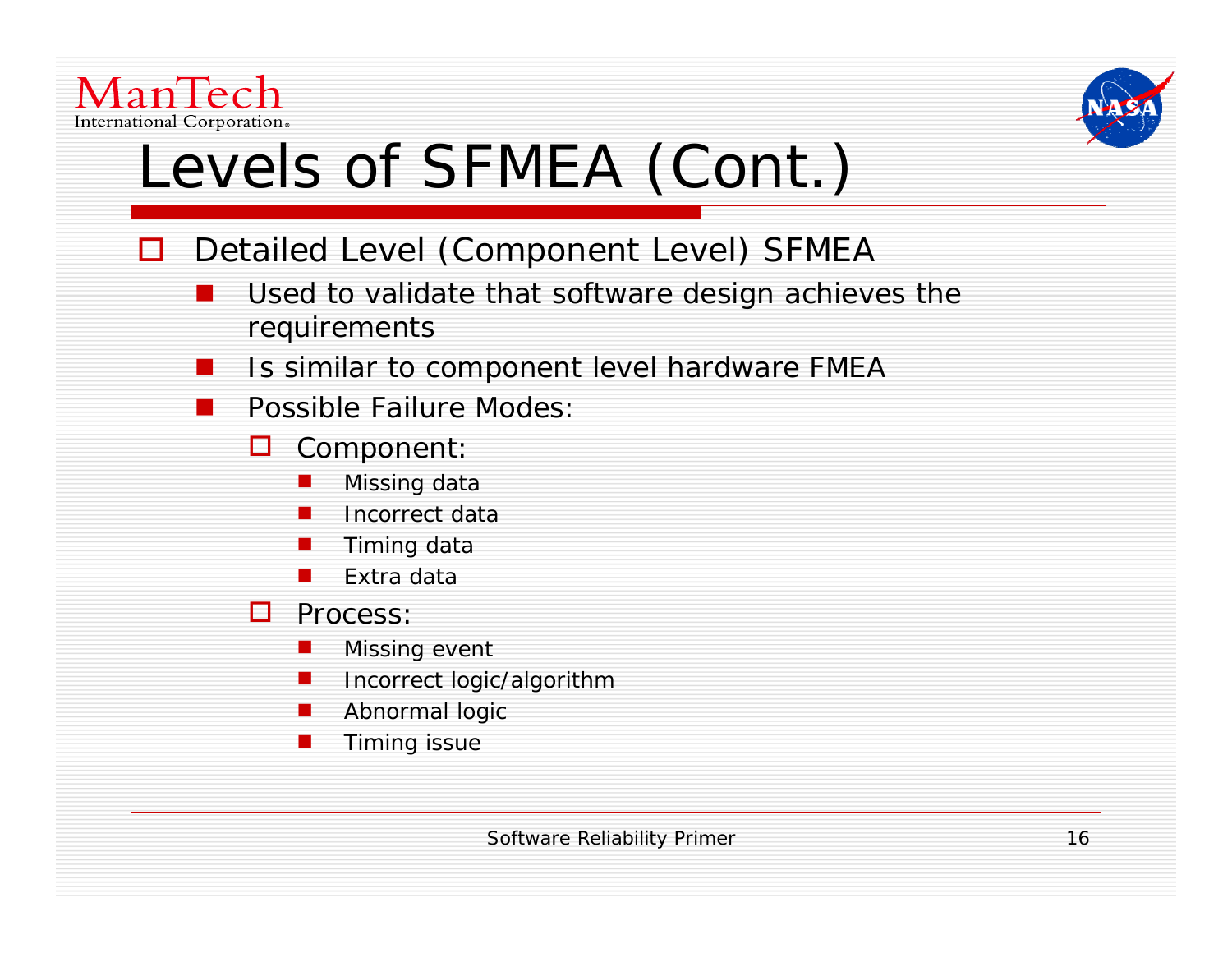



# PROs and CONs

#### **□** PROs

- an<br>M **Help find hidden failure modes, system** interactions, and dependencies
- **Help identify inconsistencies between the** requirements and the design

#### **□** CONs

- **Time consuming**
- **Expensive**
- **Manual approach**
- **Need expertise**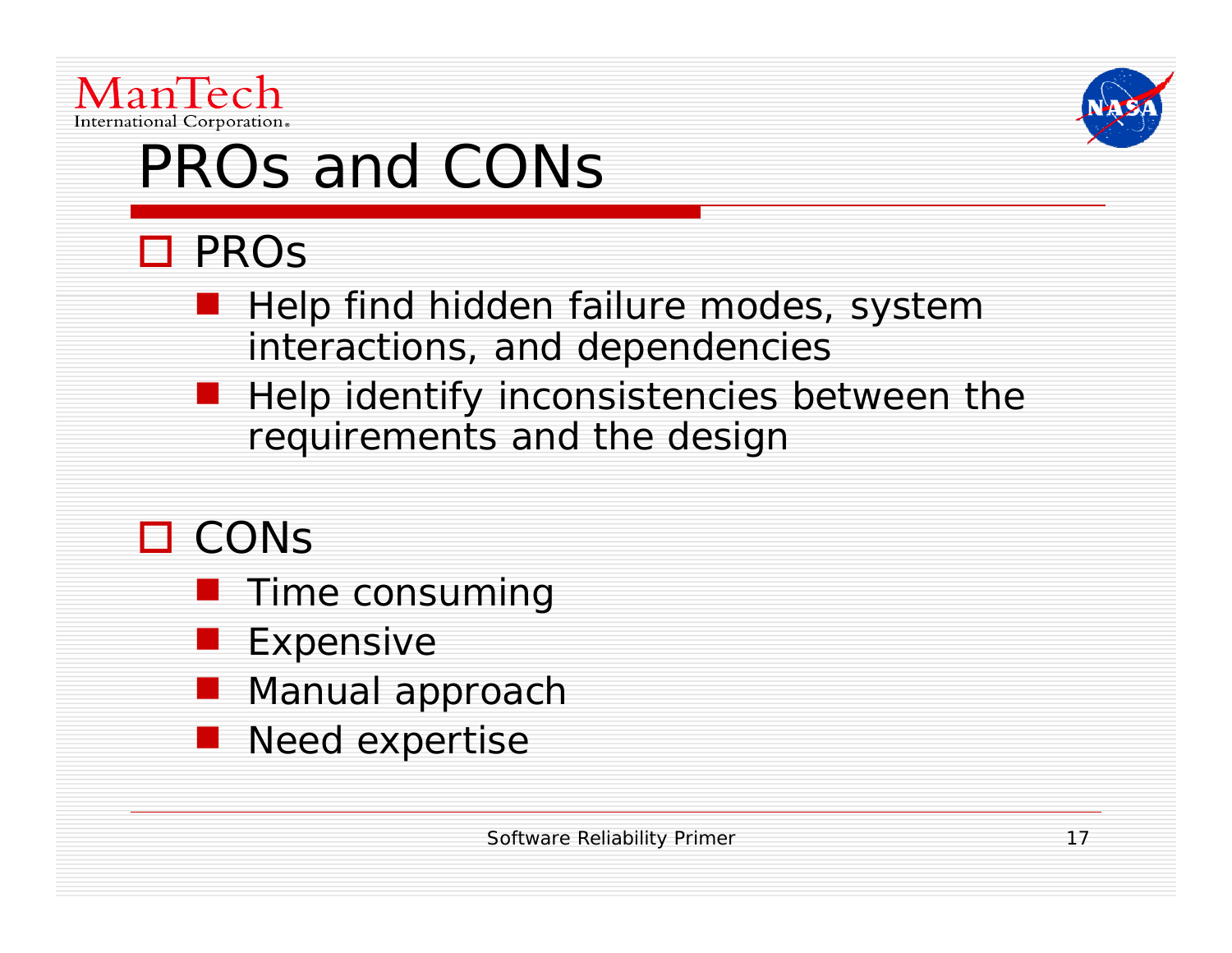



## Identify Safety-Critical Software

- $\Box$ ■ Safety-critical software includes hazardous software (which can directly contribute to, or control a hazard). It also includes all software that can influence that hazardous software.
- 0 In summary, software is safety-critical if it performs any of the following:
	- . Controls hazardous or safety-critical hardware or software.
	- . **I** Monitors safety-critical hardware or software as part of a hazard control.
	- $\Box$ Provides information upon which a safety-related decision is made.
	- . **Part and Full Performs** analysis that impacts automatic or manual hazardous and performs analysis that impacts automatic or manual hazardous operations.
	- $\Box$ Verifies hardware or software hazard controls.
	- . Can prevent safety-critical hardware or software from functioning properly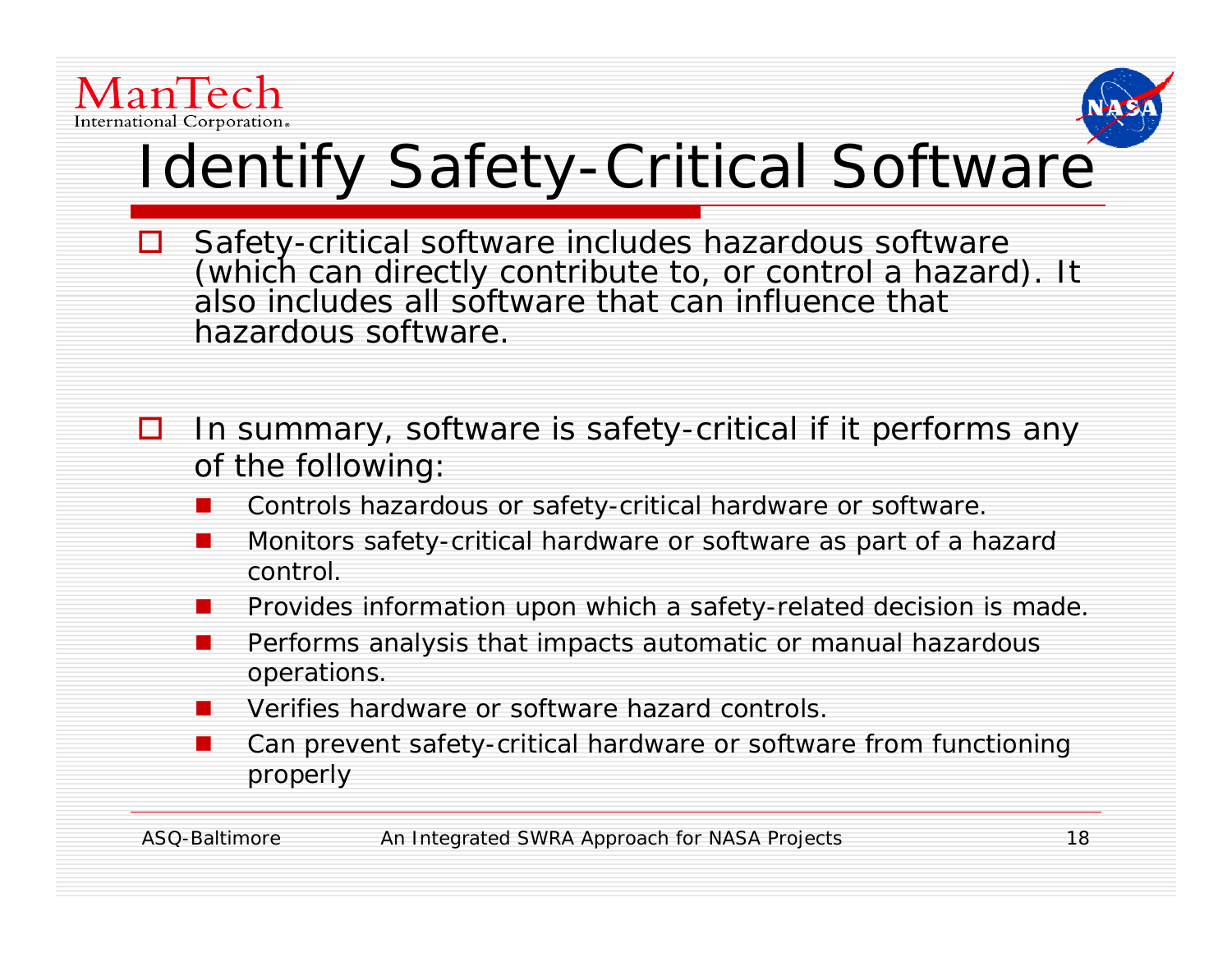

◻

### Risk Score Card

- Risk Score Card ---- A 4C evaluation system:
	- an<br>Ma **C**lassification
	- an<br>Ma **C**omplex-electronics
	- an<br>Ma **C**omposition
	- an<br>Ma **C**haracteristics

#### □ Example:

| CSCI <sub>2</sub>                                             | <b>Description</b>                                                                                                                                                                                                                                | Classificational       | Complex<br><b>Electronics¤</b> | Composition                        |                                    |                   |                 |             | Characteristics¤                                 |                                        |                            |
|---------------------------------------------------------------|---------------------------------------------------------------------------------------------------------------------------------------------------------------------------------------------------------------------------------------------------|------------------------|--------------------------------|------------------------------------|------------------------------------|-------------------|-----------------|-------------|--------------------------------------------------|----------------------------------------|----------------------------|
|                                                               |                                                                                                                                                                                                                                                   |                        |                                | $\%$<br>$\cos$ <i>tom</i> $\alpha$ | $\frac{0}{0}$<br>COTS <sub>2</sub> | $\%$<br>heritagen | $\%$<br>legacy¤ | %<br>reuse¤ | Lines∙of∙Code∙<br>$[Function\cdot point] \times$ | Defect <sup>.</sup><br><b>Densitys</b> | Cyclomatic.<br>Complexity¤ |
| Common·<br>Services·<br>and∙<br>Framework<br>$(CMS)$ $\alpha$ | Common·Services·and·Framework·is·<br>safety critical. It processes safety-<br>critical commands and data, and<br>resides on processors that have safety<br>critical software. It also processes data<br>that leads to safety decisions. a         | Class·A <sup>∞</sup>   | o                              | ×                                  | ×                                  | ×                 | ×               | ×           | ×                                                |                                        | ×                          |
| Remote·<br>Distribution·<br>Services·<br>$(ADVS)$ $\alpha$    | Remote Distribution Services are not<br>safety critical. They donot reside on a<br>safety critical system, do not process<br>data used in safety decisions, nor do-<br>they provide any verification or<br>validation of safety critical systems. | $Class \cdot C \alpha$ | o                              |                                    | ×                                  | ×                 | ×               | ×           | ×                                                | o                                      | ¤                          |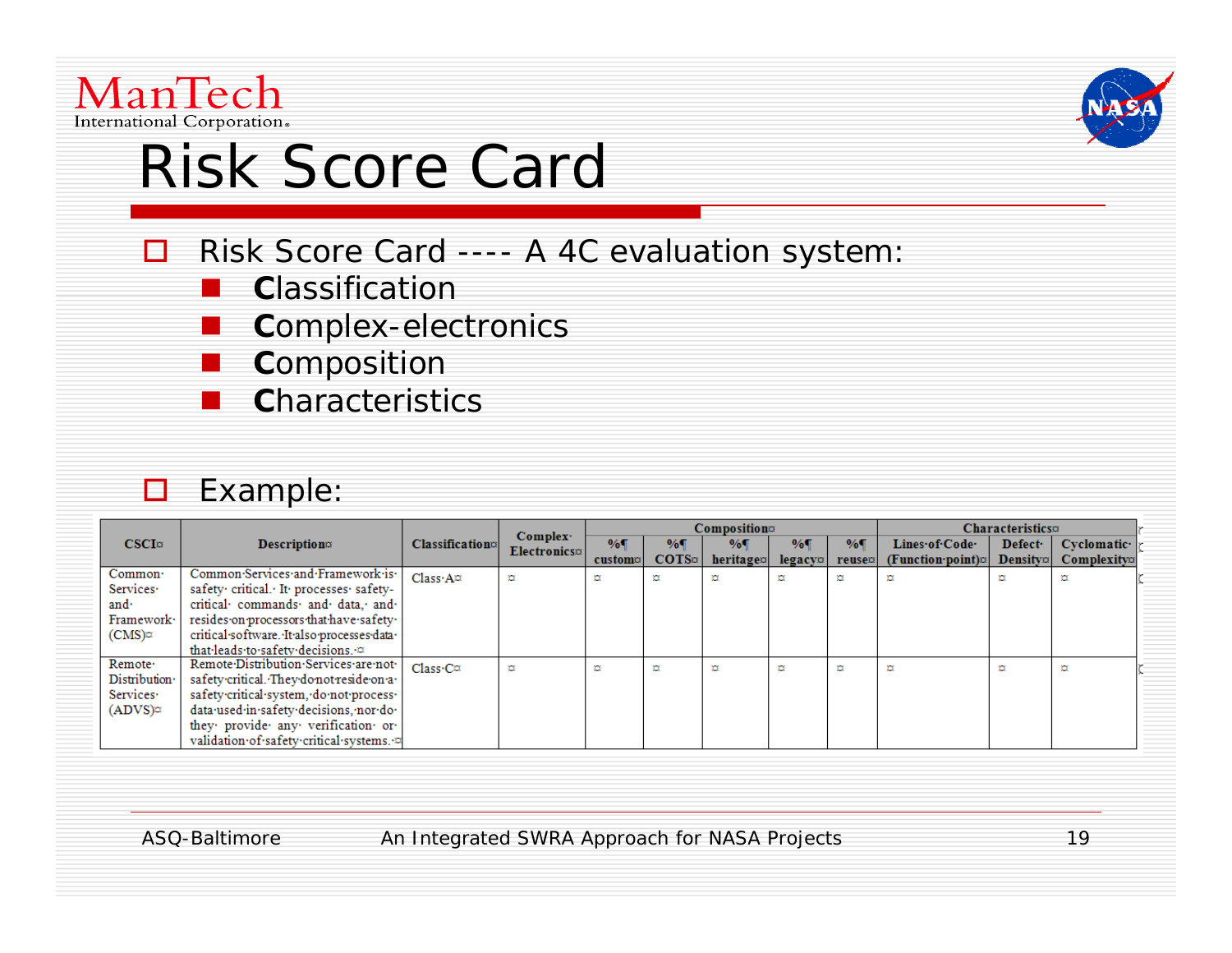

#### An overview



ASQ-Baltimore **An Integrated SWRA Approach for NASA Projects** 20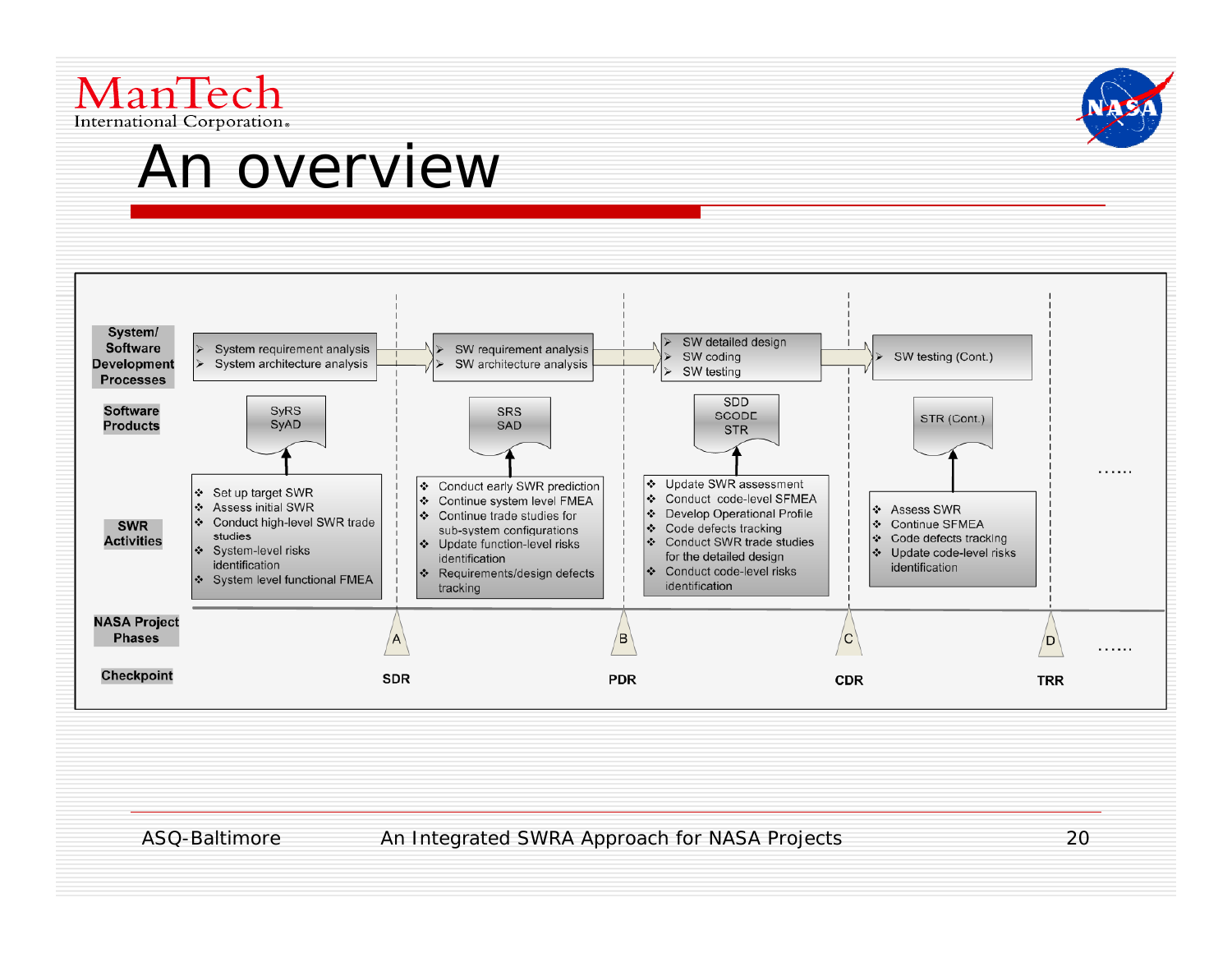



#### $Phase A$  - Concept and Technology Development

- $\Box$  Phase A: Mission concepts and program requirements on the project are established; functions and requirements are allocated to particular items of hardware, software and personnel. (System requirements analysis and system architecture design)
- ◘ Typical software products delivered at SDR include system requirements document and system architecture document.

#### П. SWR Activities:

- Г Software reliability allocation plan
- Г Initial software reliability assessment
- П System level trade studies for different system configurations
- Г System level software functional FMEA starting with critical software functions
- π System level risk identification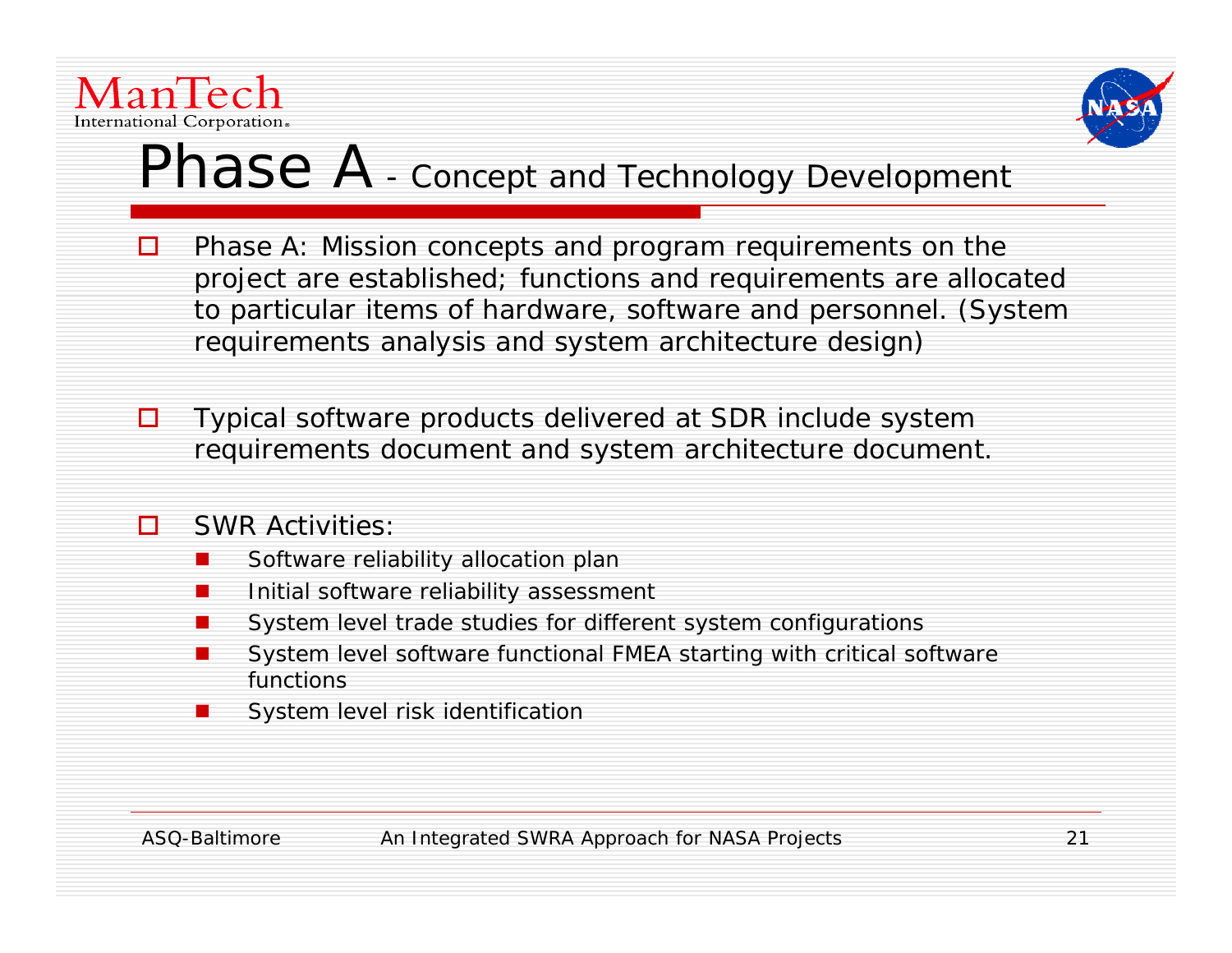



#### $Phase B$  - Preliminary Design and Technology Completion

- $\Box$  Phase B: establish a functionally complete preliminary design solution that meets mission goals and objectives. (software requirements analysis and software architecture design phase.)
- 0. Typical software products delivered at PDR include software requirements specifications and software architecture design

#### п SWR Activities:

- П Update software reliability assessment
- . Continue system level Software FMEA based on SRS, SDD and/or UML model
- $\overline{\phantom{a}}$ Continue trade studies for different software sub-system configurations
- ×, Update risk identification
- ∙ Requirements/design defects detection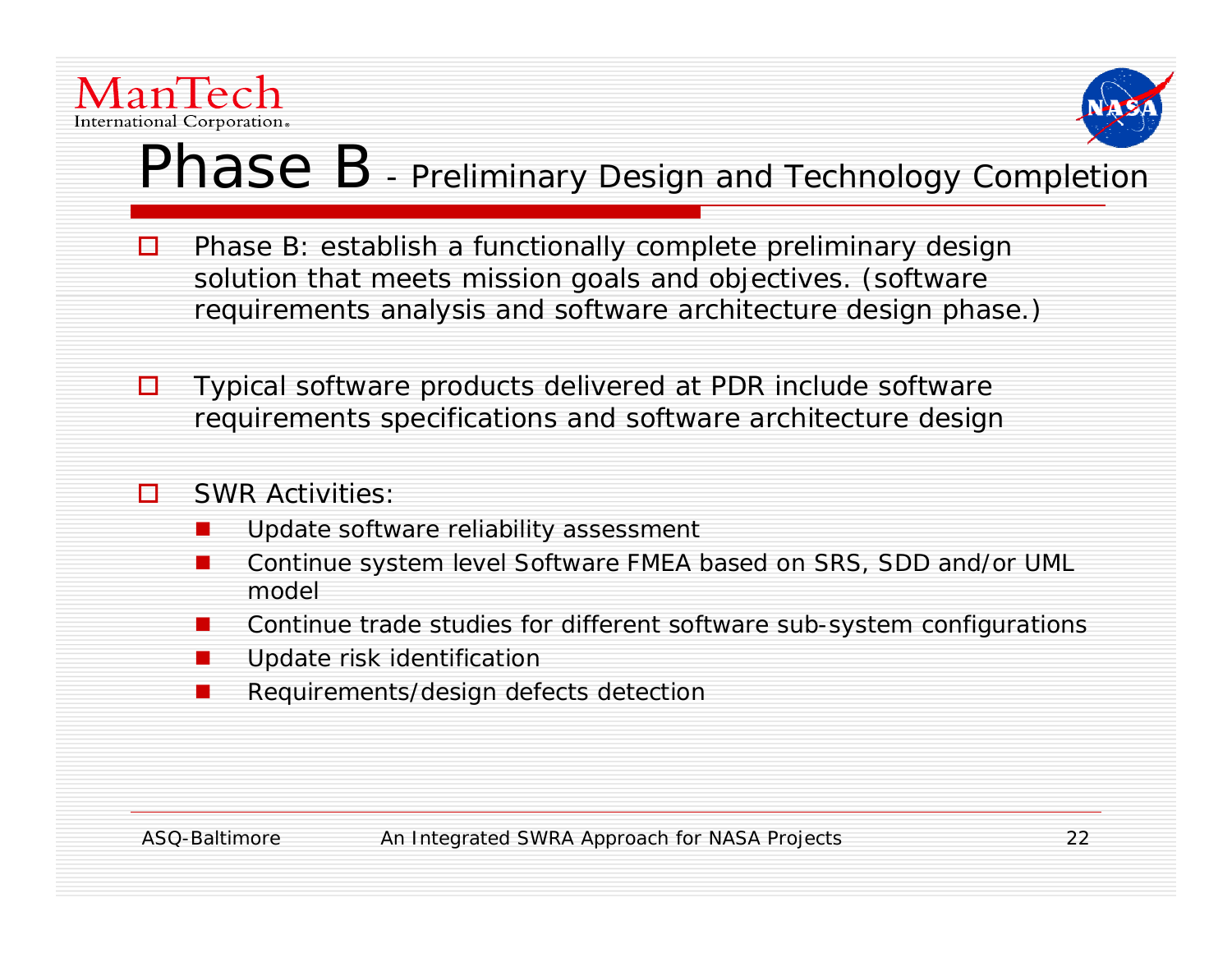



#### $Phase C$  - Final Design and Fabrication -

- **□** Phase C: establish a complete design, fabricate or produce hardware, and develop the software code in preparation for integration. (software detailed design, software coding and software testing (unit test) phase.)
- О. Typical software products delivered at CDR include software detailed design, software code and software unit test results.

#### П. SWR activities:

- ×, Continue updating software reliability
- ×, Conduct code level SFMEA
- ×, Develop Operational Profile based on operation scenarios
- ×, Code defects tracking
- ×, Conduct SWR trade studies for the detailed design
- ×, Conduct code-level risks identification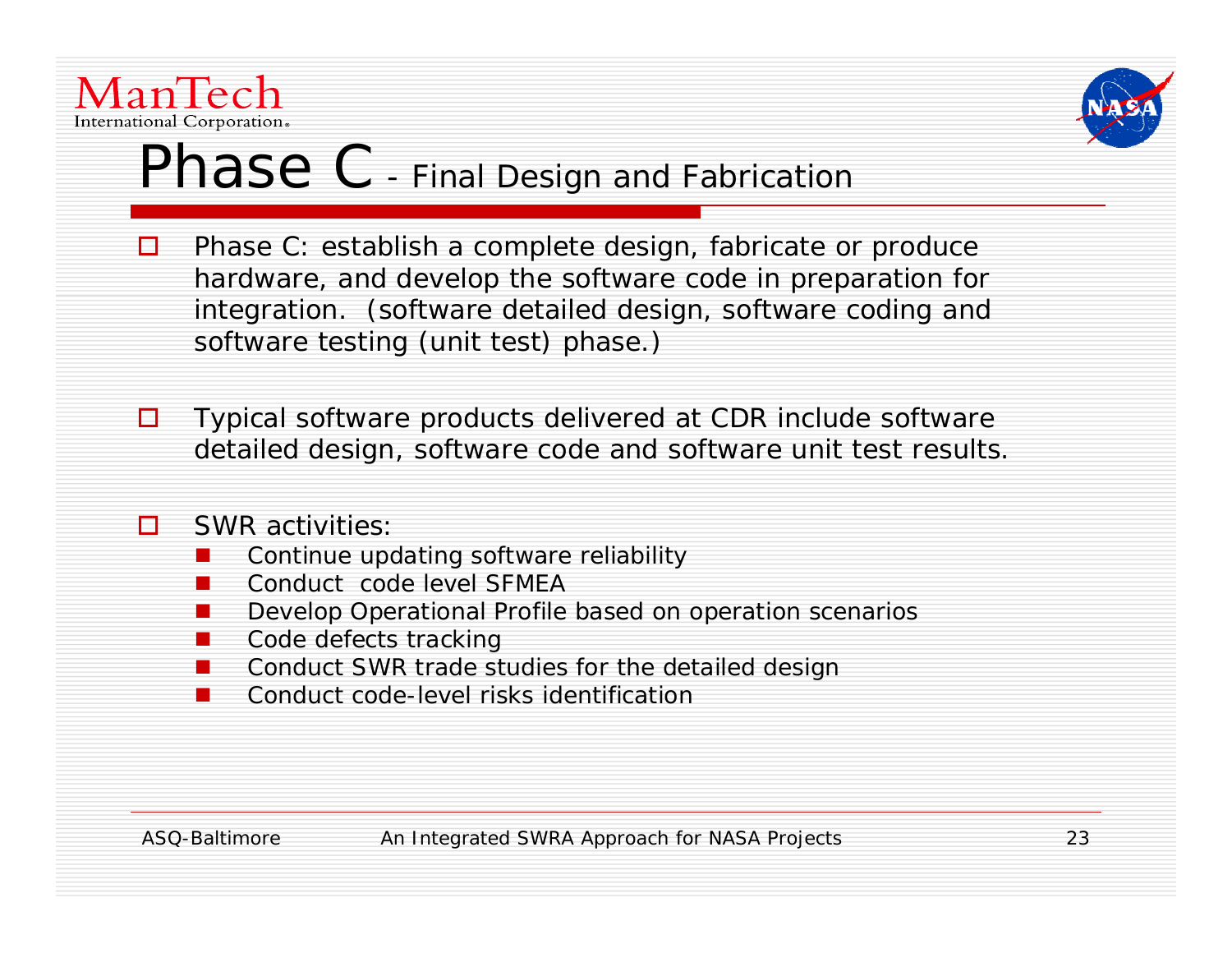